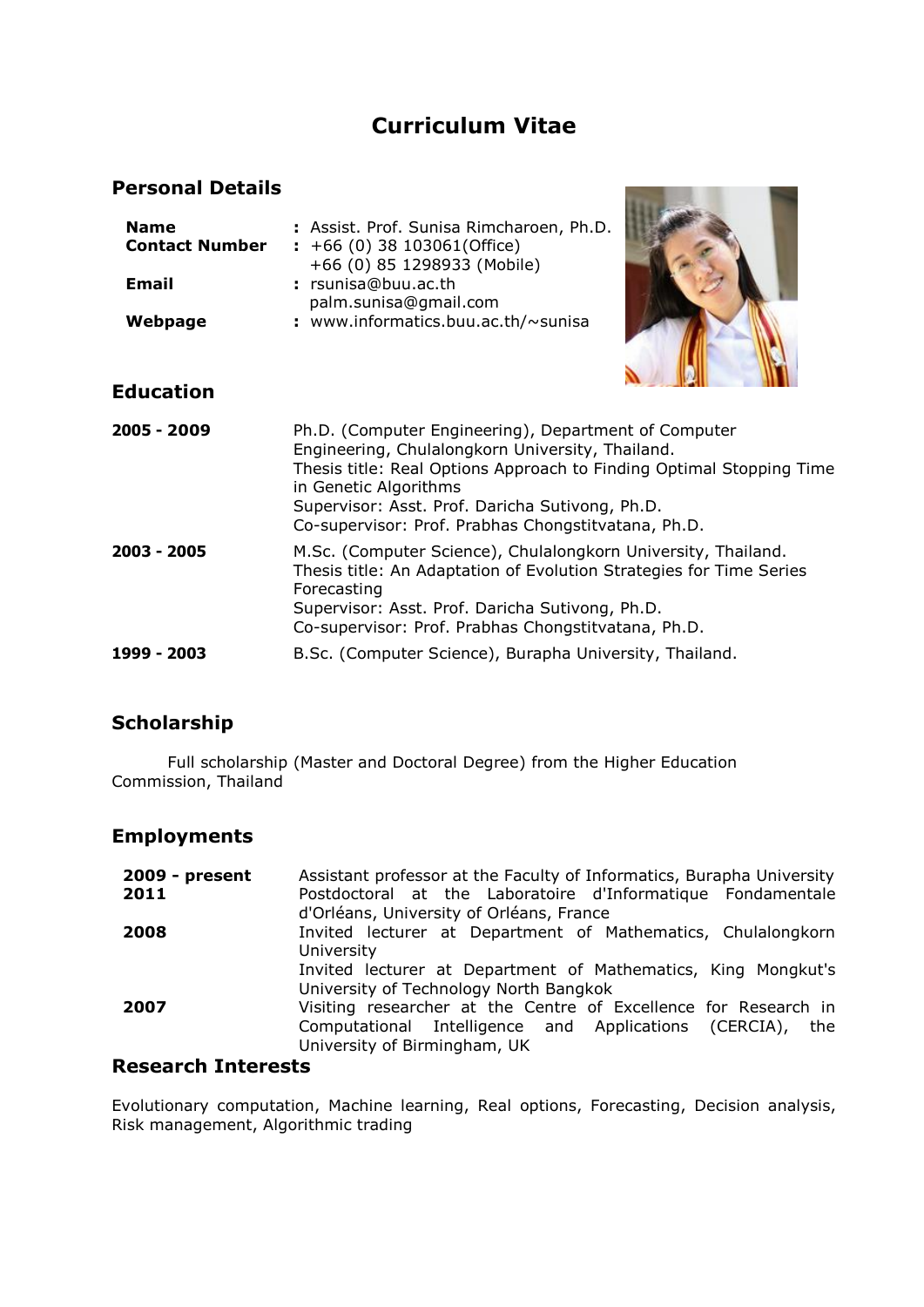## **Professional Activities**

- $-SAS$  Instructor (2014 2017)
- Steering Committee for the International Joint Conference on Computer Science and Software Engineering (JCSSE 2012 - 2014)
- Judges Committee for the ACM-ICPC Thailand 2013
- Technical Program Committee for the  $2<sup>nd</sup>$  ASEAN Undergraduate Conference in Computing (AUC<sup>2</sup> 2013)
- Local Organizing Committee for the 4<sup>th</sup> International Conference on Knowledge and Smart Technology (KST 2012)
- Academic Committee for the 3<sup>rd</sup> International Science Social-Science Conference (I-SEEC 2011)
- Invited Speaker (with Prof.Prabhas Chongstitvatana) at the Workshop on UniNet Network and Computer Application (WUNCA 23), "[How to apply Genetic Algorithm](http://www.cp.eng.chula.ac.th/~piak/talk/2011/wunca/intro-ec-wunca.htm)  [Successfully",](http://www.cp.eng.chula.ac.th/~piak/talk/2011/wunca/intro-ec-wunca.htm) Mahidol University, 26 January 2011
- Committee for the 35th Congress on Science and Technology of Thailand (2010)
- Technical Program Committee the International Conference on Knowledge and Smart Technology (KST 2009 - present)
- Committee for the National Software Contest (NSC) (2009 present)
- Invited Lecturer for the Computer Olympiad Camp (2009 present)
- Invited Lecturer for the Master Teacher (Computer) Project (2010 2012)

#### **Courses Taught**

- Algorithm Design and Applications
- Data Structures and Algorithms
- Data Structures and Algorithms in Mathematics
- Decision Analysis
- Decision Support and Intelligent System
- Information and Communication Technology
- Information Storage and Retrieval
- Introduction to Artificial Intelligence
- Language and Programming Languages
- Logical Thinking and Problem Solving for Innovation
- Mathematics for Computing II
- Programming Fundamental I
- Programming Fundamental II
- Science and Mathematics for Computing

#### **Academic Administration**

- Chair of the Committee for Curriculum Administration of Graduate Studies (2013 present)
- Head of the Computer Science Department, Faculty of Informatics, Burapha University (1 October 2011 – 30 September 2012)
- Acting associate dean being in charge of academic and research, Faculty of Informatics, Burapha University (29 March – 30 April 2012)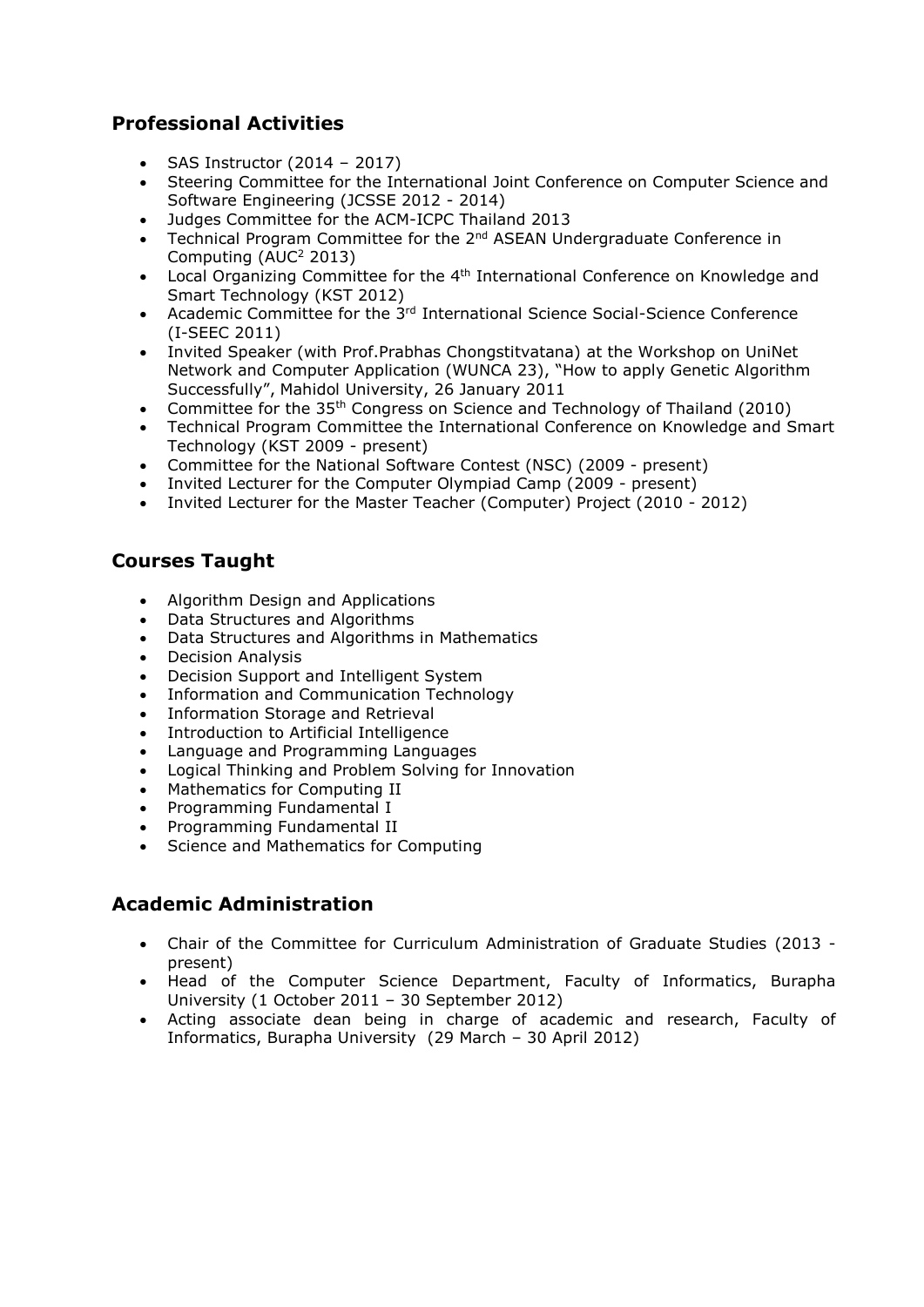## **Publication**

#### **Journal**

- Dilok Pumsuwan and Sunisa Rimcharoen, "Performance Comparision and Analysis of Crossover Techniques in Genetic Algorithms for the Function of Unitation Problems". Journal of Science and Technology Mahasarakham University, 2018.
- Sunisa Rimcharoen, Srichol Phiromlap, and Nutthanon Leelathakul, "Analysis of frequency-based compact genetic algorithm (fb-cGA)". Maejo Int. J. Sci. Technol., Vol. 9 No. 1, 2015.
- Sunisa Rimcharoen, "Compact Genetic Algorithm and Its Applications", Burapha Science Journal, Vol. 17 No. 2, 2012. (in Thai)
- Sunisa Rimcharoen, Daricha Sutivong, and Prabhas Chongstitvatana, "Real Options Approach to Evaluating Genetic Algorithms". Applied Soft Computing, Vol. 9 No. 3, 2009.

#### **Conference**

- Pannavich Ariyatanakatawong and Sunisa Rimcharoen, "Enhanced Genetic Algorithm with Risk Management Model for Optimizing Rice Plantation", International Symposium on Communications and Information Technologies (ISCIT 2018), September 26-29, 2018.
- Kriengsak Panphotong, Nutthanon Leelathakul and Sunisa Rimcharoen, "Appliance Classification, Anomaly Detection, Management, and Controlling Systems for Smart Plugs", National Conference on Computing and Information Technology, July 5-6, 2018. (Thai)
- Teerapong Kulrattanavijitra, Nutthanon Leelathakul and Sunisa Rimcharoen, "Effectiveness of Similarity Matrices for Detecting Students' Assignment Plagiarism", National Conference on Computing and Information Technology, July 5-6, 2018. (Thai)
- Supawadee Srikamdee, Sunisa Rimcharoen and Nutthanon Leelathakul, "Sugarcane Yield and Quality Forecasting Models: Adaptive ES vs. Deep Learning", International Conference on Intelligent Systems, Metaheuristics & Swarm Intelligence, March 24- 25, 2018.
- Janya Onpans, Nutthanon Leelathakul and Sunisa Rimcharoen, "Time Series based Gastropod Classification", International Conference on Knowledge and Smart Technology (KST), 2018.
- Chanchana Sornsoontorn, Sunisa Rimcharoen, Nutthanon Leelathakul, Asanee Kawtrakul and Paruj Ratanaworabhan, "Using document classification to improve the performance of a plagiarism checker: a case for Thai language documents", International Computer Science and Engineering Conference (ICSEC 2017), Bangkok, Thailand, Nov 15-18, 2017.
- Sakda Boonpa, Sunisa Rimcharoen and Thatsanee Charoenporn, "Relationship extraction from thai children's tales for generating illustration", The 2nd International Conference on Information Technology (InCIT 2017), Nakhon Pathom, Thailand, Nov 2-3, 2017.
- Peerasak Pianprasit, Parinya Seesai and Sunisa Rimcharoen, "Association rule mining for analyzing placement test of computer science students", The 2nd International Conference on Information Technology (InCIT 2017), Nakhon Pathom, Thailand, 2-3 Nov 2017.
- Dilok Pumsuwan, Sunisa Rimcharoen and Nutthanon Leelathakul, "Front-Rear Crossover: A New Crossover Technique for Solving a Trap Problem", The 14th International Joint Conference on Computer Science and Software Engineering, July 12-14, 2017.
- Supawadee Srikamdee, Sunisa Rimcharoen and Nutthanon Leelathakul, "Forecasting Sugarcane Yield Using mu+lambda Adaptive Evolution Strategies", The 8th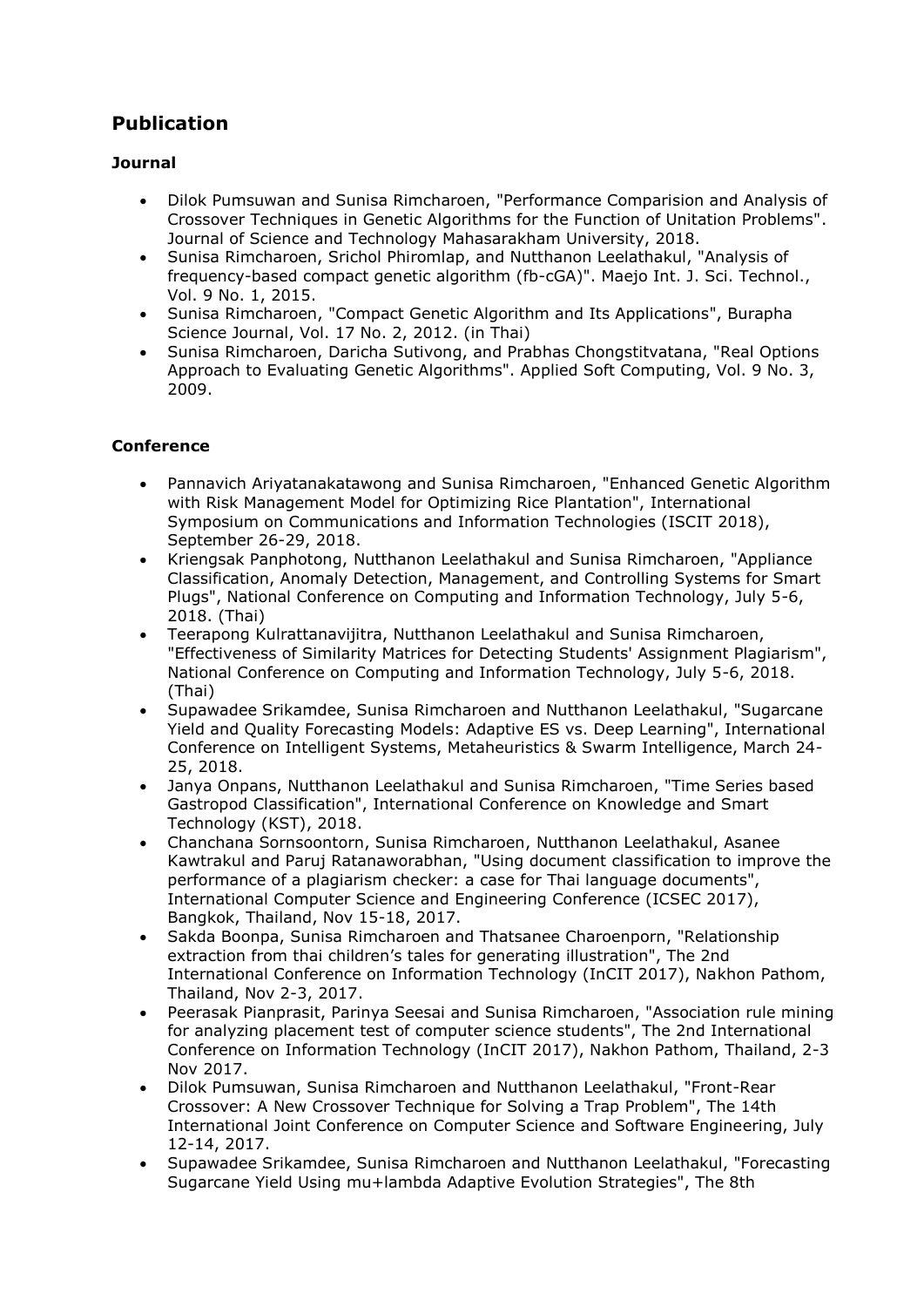International Conference on Computer Science and its Applications (CSA-16), Dec 19-21, 2016.

- Thawaree Sukkasem and Sunisa Rimcharoen, "A Hierarchical Clustering Analysis of the ASEAN and the Top 10 World's Major Stock Indices", International Conference on Information Technology (InCIT), Oct 27-28, 2016.
- Thawaree Sukkasem and Sunisa Rimcharoen, "Analyzing SET High Dividend 30 Using Agglomerative Hierarchical Clustering", National Conference on Information Technology: NCIT), Oct 26-27, 2016.
- Suriya Yodphet, Sunisa Rimcharoen and Nutthanon Leelathakul, "LARG: Loss Avoidance Technical Trading Rules using Genetic Algorithm", In Proceedings of 8th International Conference on Knowledge and Smart Technologies (KST 2016), Chiangmai, Thailand, Feb 3 - 6, 2016.
- Wachira Khaengngan and Sunisa Rimcharoen, "Creating a Math Class Grade 1 with CFG: Application on Tablet PCs with Automatic Analysis of Learning Outcomes", In Proceedings of the 10th national conference on computing and information technology (NCCIT2014), Phuket, Thailand, May 8 - 9, 2014.
- Sunisa Rimcharoen, Nutthanon Leelathakul and Supawadee Srikamdee, "A Hybrid (mu+lambda) Evolutionary Algorithm for Evolving Simple Trading Rules: Case Study on Stock Exchange of Thailand (SET50)". In Proceedings of 6th International Conference on Knowledge and Smart Technologies (KST 2014), Burapha University, Chonburi, Thailand, Jan 30 - 31, 2014.
- Chakkrit Sirirak, Sunisa Rimcharoen and Kriengkrai Thalerngpol, "Acupuncture Expert System for Office Syndrome". In Proceedings of 17th International Computer Science and Engineering Conference (ICSEC 2013), Silpakorn University, Bangkok, Thailand, September, 4 - 6, 2013. (in Thai)
- Davy Sorn and Sunisa Rimcharoen, "Web Page Template Design Using Interactive Genetic Algorithm". In Proceedings of 17th International Computer Science and Engineering Conference (ICSEC 2013), Silpakorn University, Bangkok, Thailand, September, 4 - 6, 2013.
- Srichol Phiromlap and Sunisa Rimcharoen, "A Frequency-Based Updating Strategy in Compact Genetic Algorithm". In Proceedings of 17th International Computer Science and Engineering Conference (ICSEC 2013), Silpakorn University, Bangkok, Thailand, September, 4 - 6, 2013.
- Supawadee Srikamdee, Sunisa Rimcharoen and Nutthanon Leelathakul, "Prediction of the Stock Exchange of Thailand Index using an Evolutionary Algorithm Portfolio". In Proceedings of 5th International Conference on Knowledge and Smart Technologies (KST 2013), Burapha University, Chonburi, Thailand, Jan 31 - Feb 1, 2013.
- Nattaporn Saikhamwong and Sunisa Rimcharoen, K-Means Clustering of the Stock Exchange of Thailand 50 (SET 50) for Portfolio Diversification, In Proceedings of the 11th International Conference on e-Business (iNCEB 2013), Kasetsart University Si Racha, Chonburi, Thailand, Jan 30 - Feb 1, 2013. (in Thai)
- Supawadee Srikamdee, Sunisa Rimcharoen and Krisana Chainnasarn, "NeuroEAsbased algorithm portfolios for classification problems". Proceedings of 4th International Conference on Knowledge and Smart Technologies (KST 2012), Burapha University, Chonburi, Thailand, July 7-8, 2012.
- Supawadee Srikamdee, Sunisa Rimcharoen and Krisana Chainnasarn, "A Simple Portfolio Algorithm using Collaborative Learning of GA and ANN for Classification Problem". In Proceedings of 3rd International Conference on Knowledge and Smart Technologies (KST 2011), Burapha University, Chonburi, Thailand, July 8-10, 2011.
- Niphon Sukwilai, Ureerat Suksawatchon, and Sunisa Rimcharoen. "A Clustering of Risk Factors for Students' Dropping Out to Select Strategies for Assistance Students by Using Self-Organizing Map". In Proceedings of 3rd International Conference on Knowledge and Smart Technologies (KST 2011), Burapha University, Chonburi, Thailand, July 8-10, 2011. (in Thai)
- Peera Thontirawong, Alongkot Burutarchanai, Sunisa Rimcharoen and Prabhas Chongstitvatana, "Running Compact Genetic Algorithm on Large Scale Problems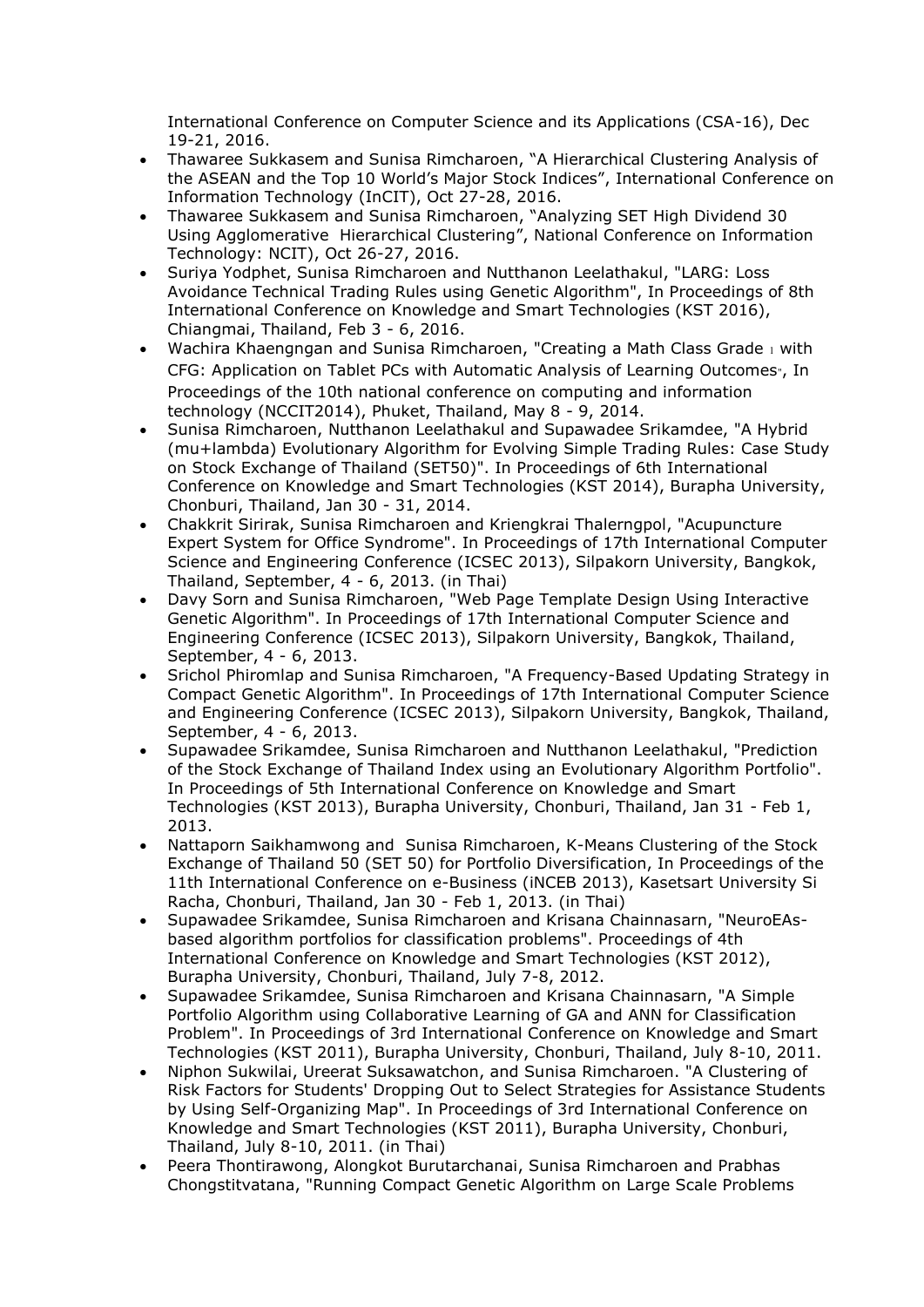Using Graphics Processing Unit", In Proceedings of 26th International Technical Conference on Circuits/Systems, Computers and Communications (ITC-CSCC 2011), Busan, Korea, June 19-22, 2011.

- Jakkapan Sucher and Sunisa Rimcharoen, "Solving Scheduling Problem of an Electric Bill Delivery using (1+lambda) Evolutionary Algorithm". In Proceedings of 2nd International Conference on Knowledge and Smart Technologies (KST 2010), Burapha University, Chonburi, Thailand, July 24-25, 2010.
- Supawadee Srikamdee and Sunisa Rimcharoen, "A Travel Itinerary Planning using Interactive Genetic Algorithm". In Proceedings of The 7th International Joint Conference on Computer Science and Software Engineering (JCSSE2010), Ramkhamhaeng University, Bangkok, Thailand, May 12-14, 2010. (in Thai)
- Sunisa Rimcharoen, Daricha Sutivong, and Prabhas Chongstitvatana, "Optimal Stopping Time of Compact Genetic Algorithm on Deceptive Problem Using Real Options Analysis". In Proceedings of the 2007 IEEE Congress on Evolutionary Computation (CEC 2007), Singapore, September 25-28, 2007.
- Sunisa Rimcharoen, Daricha Sutivong, and Prabhas Chongstitvatana, "A Synthesis of Optimal Stopping Time in Compact Genetic Algorithm Based on Real Options Approach". In Proceedings of Genetic and Evolutionary Computation Conference (GECCO 2007), London, England, July 7-11, 2007.
- Sunisa Rimcharoen, Daricha Sutivong, and Prabhas Chongstitvatana, "Real Options Approach to Finding Optimal Stopping Time in Compact Genetic Algorithm". In Proceedings of the 2006 IEEE International Conference on Systems, Man, and Cybernetics (SMC 2006), Taipei, Taiwan, October 8-11, 2006.
- Sunisa Rimcharoen, Daricha Sutivong, and Prabhas Chongstitvatana, "Updating Strategy in Compact Genetic Algorithm Using Moving Average Approach". In Proceedings of the 2006 IEEE International Conferences on Cybernetics & Intelligent Systems (CIS) and Robotics, Automation & Mechatronics (RAM) (CIS-RAM 2006), Bangkok, Thailand, June 7-9, 2006.
- Sunisa Rimcharoen, Daricha Sutivong, and Prabhas Chongstitvatana, "Prediction of the Stock Exchange of Thailand Using Adaptive Evolution Strategies". In Proceedings of 17th IEEE International Conference on Tools with Artificial Intelligence (ICTAI 2005), Hong Kong, China, November 14-16, 2005.
- Sunisa Rimcharoen, Daricha Sutivong, and Prabhas Chongstitvatana, "Curve Fitting Using Adaptive Evolution Strategies for Forecasting the Exchange Rate". In Proceedings of 2nd Electrical Engineering/Electronics, Computer, Telecommunications and Information Technology Annual International Conference (ECTI-CON 2005), Chonburi, Thailand, May 12-13, 2005.
- Jiradej Ponsawat, Sunisa Rimcharoen, Daricha Sutivong, and Prabhas Chongstitvatana, "GAGA: Model Building Genetic Algorithms Using Sub-population and Sub-probability Vector". In Proceedings of 9th Annual National Symposium on Computational Science and Engineering (ANSCSE9), Bangkok, Thailand, March 23- 25, 2005.
- Sunisa Rimcharoen and Prabhas Chongstitvatana, "An adaptation of evolutionary strategies for forecasting the exchange rate". In Proceedings of 8th Annual National Symposium on Computational Science and Engineering (ANSCSE8), Nakhon Ratchasima, Thailand, July 21-23, 2004.

## **Research Funds**

- Hybrid Ensemble Learning for Software Cost Estimations, Funded by National Research Council of Thailand (Year 2011-2012)
- A Hybrid Method for Feature Extraction in Real-time Intrusion Detection, Funded by National Research Council of Thailand (Year 2011-2012)
- Dynamic Problem Solving for Mobile Agent Migration Planning, Funded by National Research Council of Thailand (Year 2011-2012)